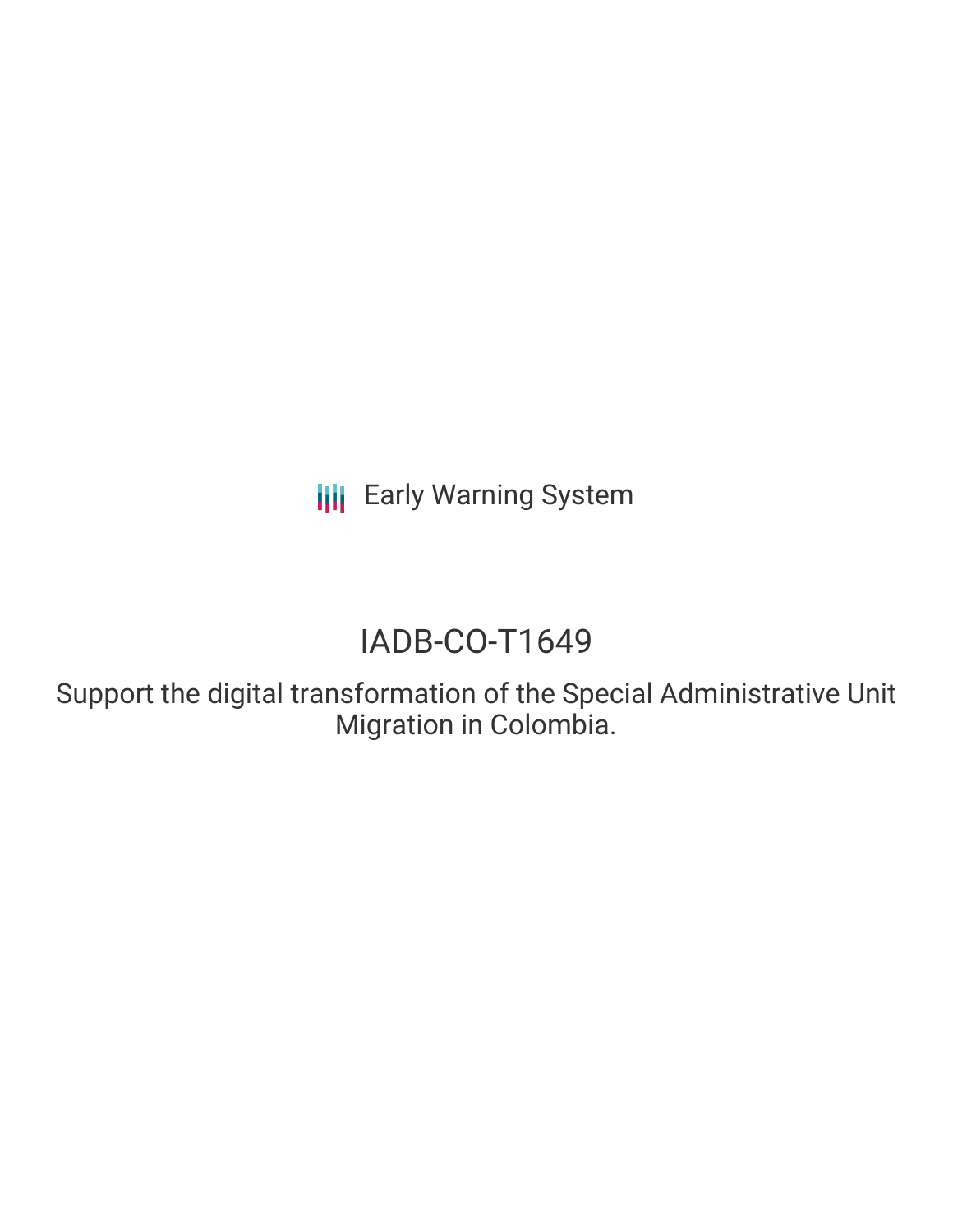

# **Quick Facts**

| <b>Countries</b>               | Colombia                                  |
|--------------------------------|-------------------------------------------|
| <b>Specific Location</b>       | UNINFORMED                                |
| <b>Financial Institutions</b>  | Inter-American Development Bank (IADB)    |
| <b>Status</b>                  | Proposed                                  |
| <b>Bank Risk Rating</b>        | C                                         |
| <b>Voting Date</b>             | 2021-12-07                                |
| <b>Borrower</b>                | Goverment of Colombia                     |
| <b>Sectors</b>                 | Law and Government, Technical Cooperation |
| <b>Investment Type(s)</b>      | <b>Advisory Services</b>                  |
| <b>Investment Amount (USD)</b> | $$0.15$ million                           |
| <b>Project Cost (USD)</b>      | $$0.15$ million                           |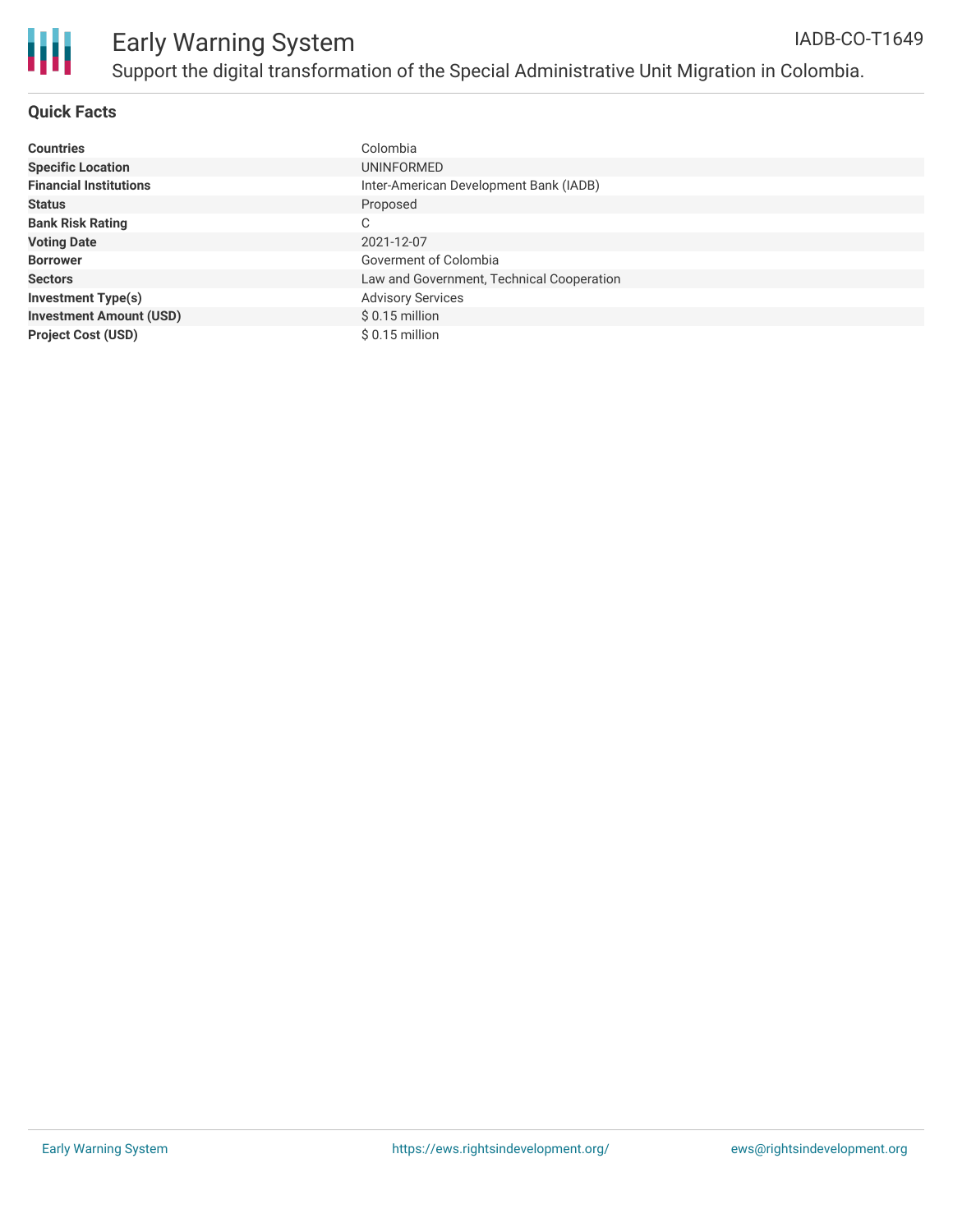

# **Project Description**

The objective of this technical cooperation is to contribute to the technological transformation of the Special Administrative Unit Migration in Colombia, in order to support the processes of registration and regularization, and data management, of the Venezuelan migrant population in Colombia, considering, among others, the provisions of the Temporary Protection Statute for Venezuelan Migrants for their adequate socioeconomic integration.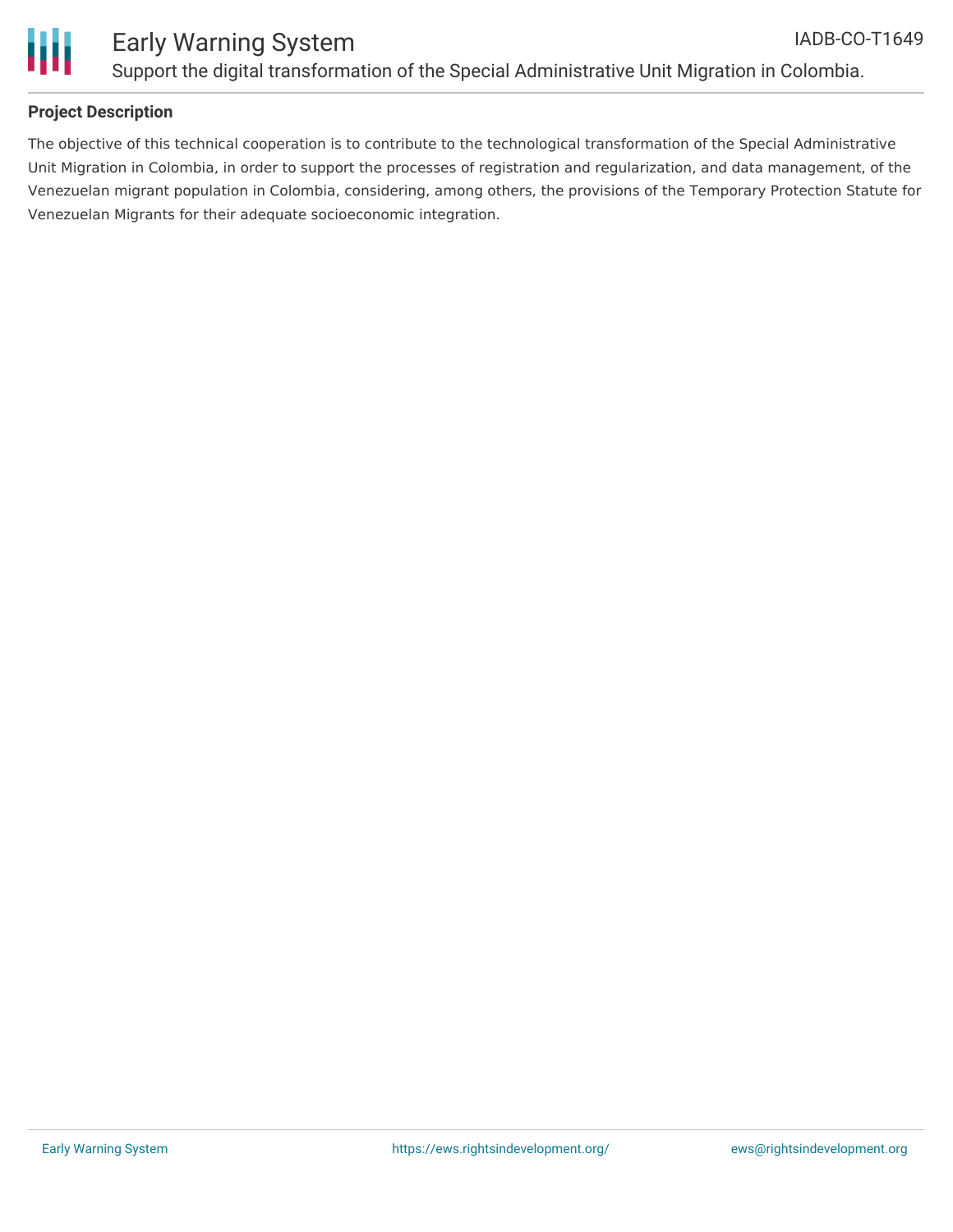

#### Early Warning System Support the digital transformation of the Special Administrative Unit Migration in Colombia. IADB-CO-T1649

## **Investment Description**

• Inter-American Development Bank (IADB)